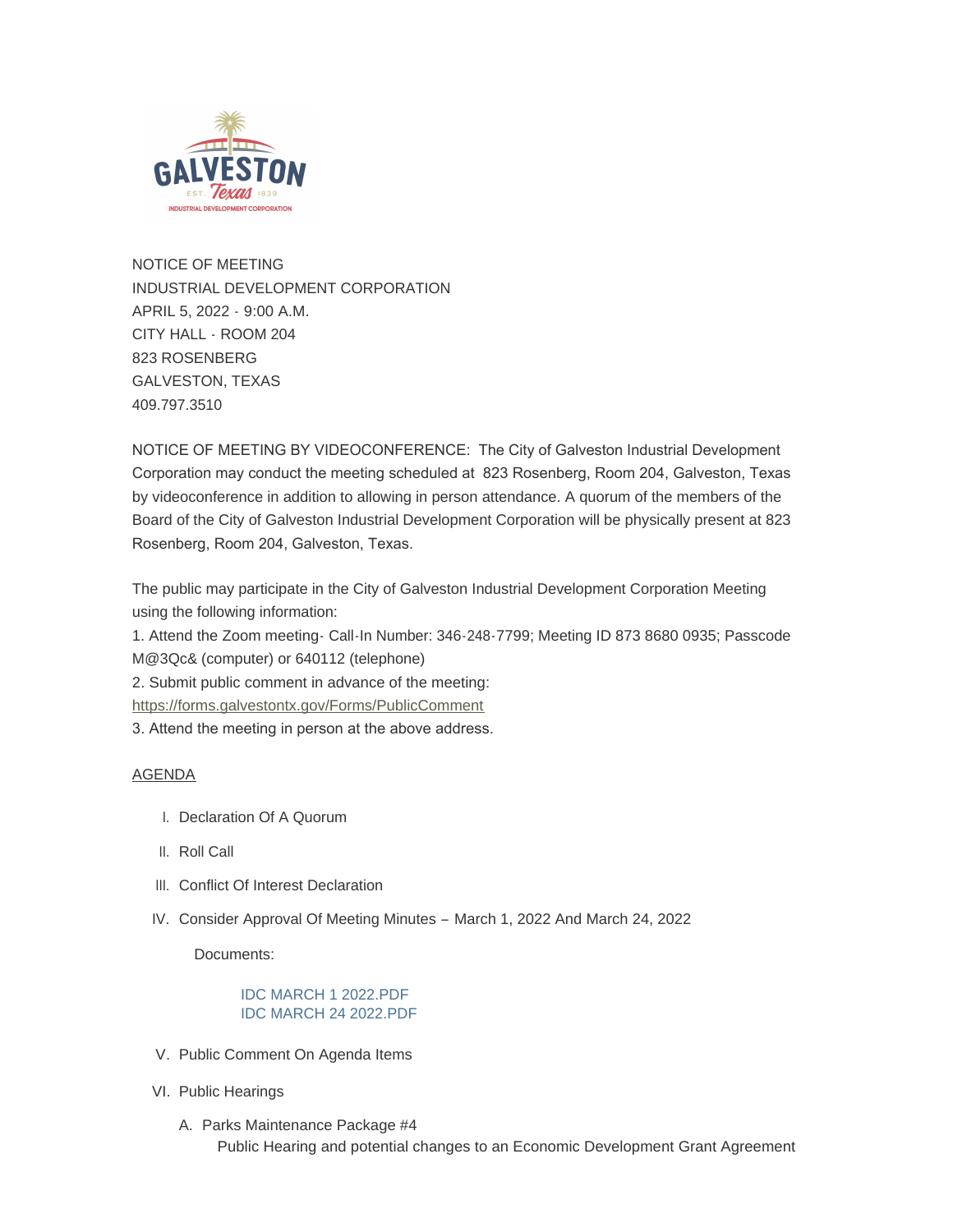between the City of Galveston and Industrial Development Corporation of the City of Galveston Texas Approving Funding to City of Galveston, for Parks Maintenance Package #4, in the amount of \$600,000 for Improvements to Hooper Field.

- VII. Beach Silo Update
	- A. Discuss And Receive An Update From Staff On Ongoing Beach Projects (Brandon Hill)

Documents:

#### [IDC\\_3.30.22\\_BEACH SILO\\_BH.PDF](https://www.galvestontx.gov/AgendaCenter/ViewFile/Item/14005?fileID=32584)

B. Forecasting - IDC Beach Silo Funding

Documents:

## FORECASTING - [IDC BEACH SILO AS OF 3.2022\\_V2\\_MH 3.31.22.PDF](https://www.galvestontx.gov/AgendaCenter/ViewFile/Item/14006?fileID=32596)

- C. Discuss And Consider Giving Staff Direction On A Wave Break And Roadway Project
- D. Discuss And Consider Giving Staff Direction On Planning Assistant Grant To Update The Sediment Management Strategy
- VIII. Project Consideration

A. Discuss and Consider giving staff direction on Additional Funding for the Pelican Island Bridge Replacement Project.

- B. Discuss and give staff direction on the extension of the 4B Sales Tax
- IX. Administrative Matters
	- A. Receive And Discuss The IDC Investment Report For Quarter Ended December 31, 2021 (M. Loftin)

Documents:

#### [GALVESTON IDC 12-31-21 QTRLY SIGNED.PDF](https://www.galvestontx.gov/AgendaCenter/ViewFile/Item/13989?fileID=32577)

B. Discuss And Receive Update On Current Or Completed IDC Projects

Documents:

#### [FY22- OPEN PROJECTS\\_APRIL 2022 IDC MTG AS OF](https://www.galvestontx.gov/AgendaCenter/ViewFile/Item/13990?fileID=32595)  2.28.2022\_BC\_4.1.22M.PDF

C. Discuss And Receive Update From Treasurer On Expenses, Available Funds, Forecasts And Investments (B. Cook)

Documents:

[FORECASTING - IDC PARKS SILO AS OF 2.25.2022MH.PDF](https://www.galvestontx.gov/AgendaCenter/ViewFile/Item/13991?fileID=32598) [FORECASTING - IDC ED SILO AS OF 12.2021.PDF](https://www.galvestontx.gov/AgendaCenter/ViewFile/Item/13991?fileID=32599) [FORECASTING - IDC PUBLIC INFRA AS OF 12.2021.PDF](https://www.galvestontx.gov/AgendaCenter/ViewFile/Item/13991?fileID=32600)

D. Discuss And Consider The FY22 Calendar

Documents: